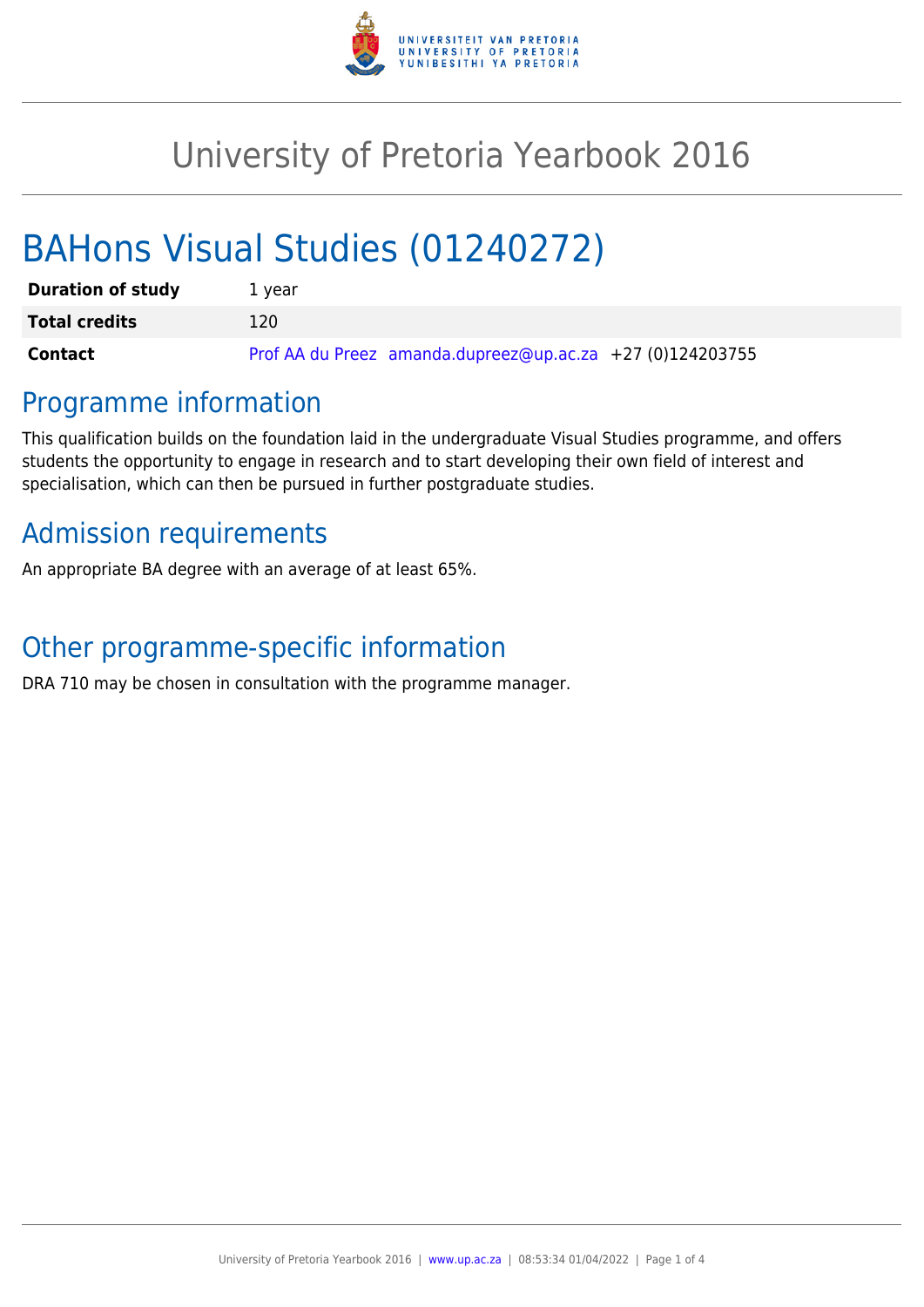

# Curriculum: Final year

**Minimum credits: 120**

### **Fundamental modules**

#### **Methods and techniques of research 751 (KGK 751)**

| <b>Module credits</b>         | 10.00               |
|-------------------------------|---------------------|
| <b>Prerequisites</b>          | No prerequisites.   |
| <b>Contact time</b>           | 3 lectures per week |
| <b>Language of tuition</b>    | Both Afr and Eng    |
| <b>Academic organisation</b>  | Visual Arts         |
| <b>Period of presentation</b> | Quarter 1           |

#### **Module content**

This module offers an introduction to research methodology. Applications are made to art history and visual culture where relevant. Different theoretical approaches to research in history of art and visual culture will be highlighted. Emphasis will be placed on photographic compilations, illustrated inventories, pictorial dictionaries, exhibition catalogues, the internet and electronic multimedia sources as resources for research.

#### **Research report: Visual studies 755 (VKK 755)**

| 30.00              |
|--------------------|
| No prerequisites.  |
| Both Afr and Eng   |
| <b>Visual Arts</b> |
| Year               |
|                    |

#### **Module content**

Students must submit a research report on an approved topic.

### **Core modules**

#### **Key texts in visual culture 751 (VKK 751)**

| <b>Module credits</b>         | 40.00                          |
|-------------------------------|--------------------------------|
| <b>Prerequisites</b>          | Recommended: VKK 311 & VKK 321 |
| <b>Contact time</b>           | 3 lectures per week            |
| <b>Language of tuition</b>    | Both Afr and Eng               |
| <b>Academic organisation</b>  | Visual Arts                    |
| <b>Period of presentation</b> | Semester 1                     |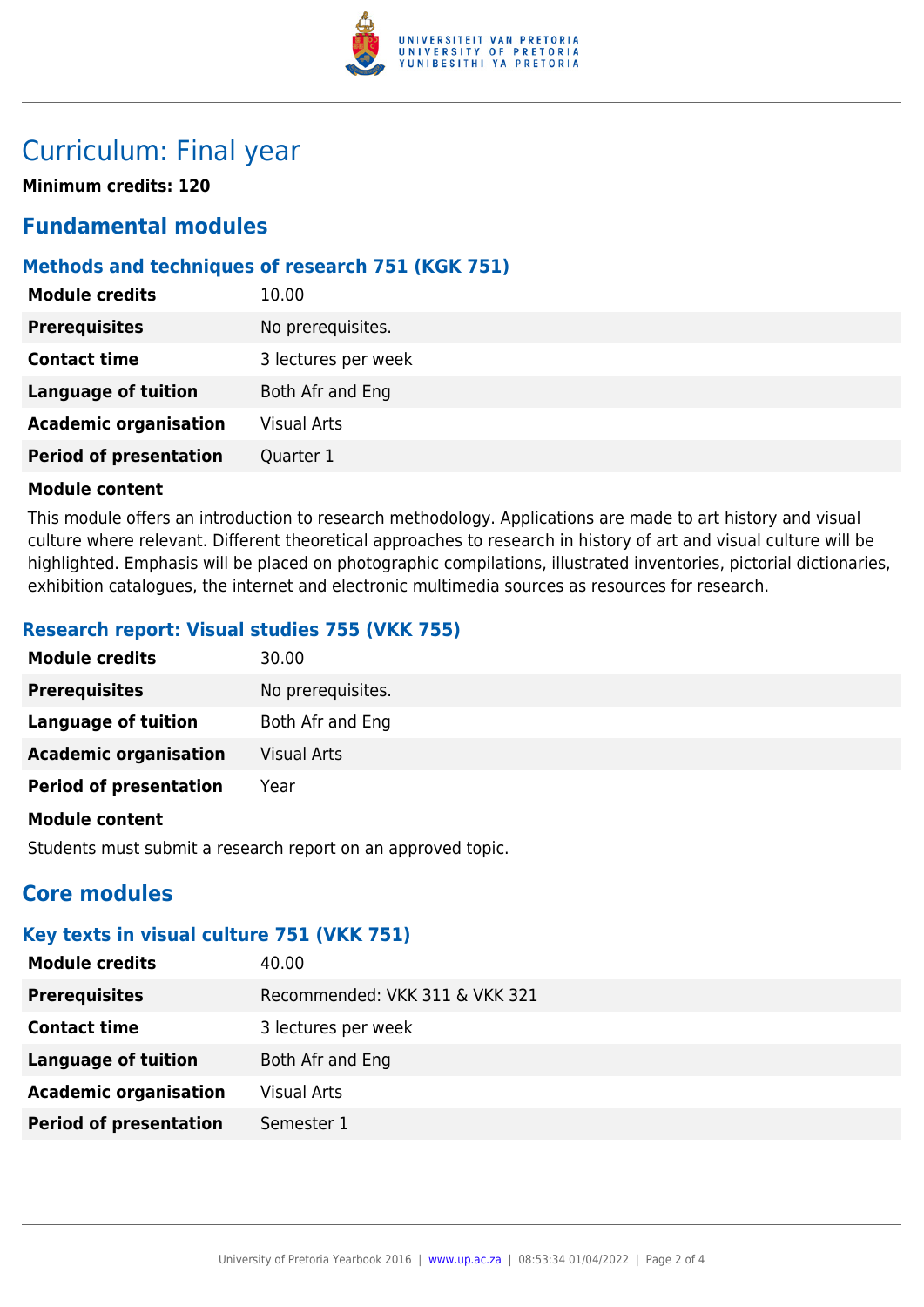

#### **Module content**

This module examines some of the seminal texts and theoretical frameworks in developing the fields of cultural studies, visual culture and the "new art history". The texts of the leading theorists are dealt with. The issues will be illustrated with reference to the South African context where applicable.

### **Elective modules**

#### **Cross-media visual and digital scholarship 756 (VKK 756)**

| <b>Module credits</b>         | 40.00                |
|-------------------------------|----------------------|
| <b>Prerequisites</b>          | Recommended: VKK 322 |
| <b>Contact time</b>           | Blended mode         |
| <b>Language of tuition</b>    | Double Medium        |
| <b>Academic organisation</b>  | <b>Visual Arts</b>   |
| <b>Period of presentation</b> | Semester 2           |

#### **Module content**

This module exposes students to the latest visual and digital research methodologies such as the use of photo diaries, interactive web documentaries, film and video clips, social media sites, mapping, visualisation of data and other multimodal scholarship skills in order to present a research portfolio/dossier aligned with the topic of their research essay (see VKK 755). A three-tiered analysis of images across media is followed, namely the site of production, the image itself and the meanings negotiated in specific social contexts.

#### **Visual archiving and curating 757 (VKK 757)**

| <b>Module credits</b>         | 40.00                |
|-------------------------------|----------------------|
| <b>Prerequisites</b>          | Recommended: VKK 322 |
| <b>Contact time</b>           | Blended mode         |
| <b>Language of tuition</b>    | Double Medium        |
| <b>Academic organisation</b>  | <b>Visual Arts</b>   |
| <b>Period of presentation</b> | Semester 2           |

#### **Module content**

This module exposes students to theories and practices of the visual archive with a specific emphasis on how the digital impacts on curatorship and archiving. Students present a research portfolio/dossier, aligned with the topic of their research essay (see VKK 755), of a selected curatorial strategy within a visual archive that may include film, posters, magazines, newspapers, television, video, visual arts, postcards, photographs. The strategies may include e-curatorship or digital curatorship, as well as other traditional curatorial activities and 'older' technologies.

The information published here is subject to change and may be amended after the publication of this information. The